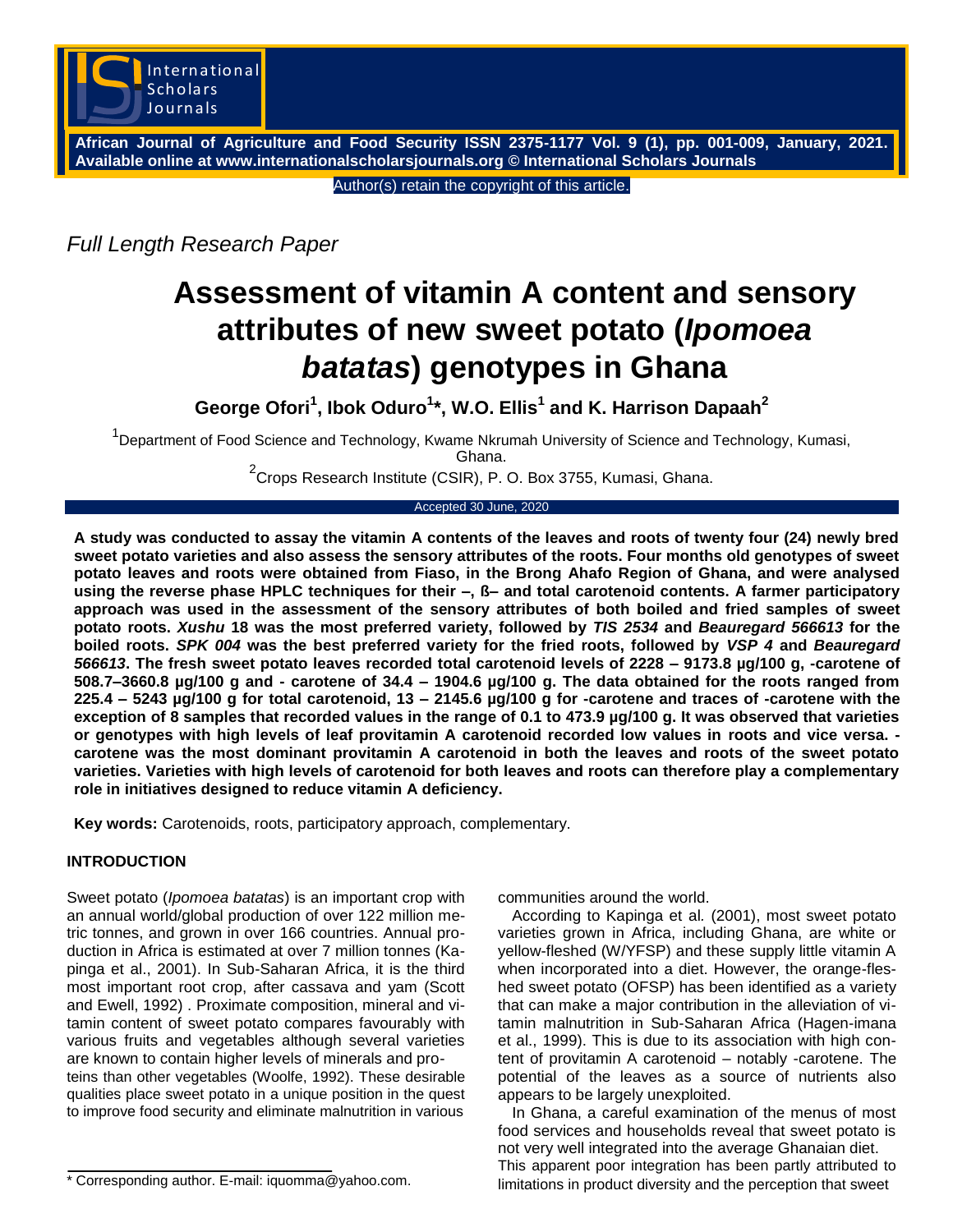potato is the poor man's food (Adu-Kwarteng et al., 2001; Oduro et al., 2001). The development of appealing processed products from sweet potatoes will therefore play a major role in raising awareness on the potential of the crop.

Sensory attributes such as appearance, taste, texture, stickiness and softness could contribute immensely to the acceptability or otherwise of any food crop. Kader (1985) reported that factors such as appearance (visual), flavour (taste and smell), texture (feel), nutritive value and safety are very important criteria for assessing the quality of processed sweet potato roots.

Research towards the breeding of new varieties with different nutrient characteristics is receiving attention in some laboratories especially in Africa. One of such research has resulted in the release of new varieties by breeders at the Crops Research Institute (CRI) of Ghana. The Crops Research Institute of Ghana has released some orange-fleshed sweet potato (OFSP) genotypes and is also evaluating a number of other genotypes. Thus, more studies are needed to evaluate these newly bred varieties and genotypes for their potential to fit well into the traditional feeding practices of the communities as well as for their Vitamin A content.

The objective of this study was to assay the vitamin A contents of the leaves and roots of twenty four (24) newly bred sweet potato varieties and also assess the sensory attributes (appearance, taste, texture, stickiness, and softness) of the roots using farmers' participatory approach.

## **MATERIALS AND METHOD**

#### **Sample source**

Leaf and root samples were obtained from four months old sweet potato genotypes on farm evaluation trials from Fiaso, near Techiman, in the Brong Ahafo region of Ghana. The varieties or genotypes under evaluation were *Beauregard 566613, Xushu 18, Salyboro, TIS 83*/*0138, TIB-4, Excel 440016, BP-SP- 2, NC-1560, 440- 443, Nemanete, Jewel 566638, Camote Rosita, Tainung No 64, Jewel 440031, TIS 2534, VSP 4, Resisto, 199062.1, 440203, Kandee, CN 1448-59 , 199005.11, SPK 004, Comensal* and *Apomuden*, a locally grown improved orange-fleshed sweet potato was used as control.

#### **Carotenoid determination**

The carotenoid analyses were carried out at the Nutrition Department of the Noguchi Memorial Institute for Medical Research (NMI-MR), University of Ghana, Legon, using a reverse phase high performance liquid chromatography (HPLC) methodology previously developed by Takyi (1999). All samples were refrigerated prior to the analyses. The analyses were performed in a dark room due to the light sensitive nature of carotenoid.

Fresh leaf sample (0.03 g) from each variety was weighed in duplicate into previously weighed porcelain mortars. The sample was ground with pestle in 2 ml HPLC grade cold acetone until a fine slurry was obtained. A micropipette was used to siphon the extract and the procedure repeated until the residue became colourless. The extracts were then evaporated to dryness with nitrogen gas. A pinch

of pyrogallol was added (to remove oxygen as the presence of oxygen could lead to oxidation of the carotenoid) and 600 µL of petroleum spirit and 400 µL of 15% methanolic potassium hydroxide was added. This was mixed thoroughly with the aid of a mixer and allowed to saponify overnight at room temperature in the dark. The extract was centrifuged at 14000 rpm for 2 min and the supernatant removed. The colourless extracts were evaporated to dryness with nitrogen gas and reconstituted with 300 µL of the mobile phase (l% tetrahydrofuran in methanol). After thorough mixing, 120 µL of the resultant aliquot was injected into the HPLC (Shimadzu LC-6 A: U.V Visible detector SPD-6 AV; Wavelength of detection-450 nm; Column-Monomeric C18, Vydac-218 TP54; Isocratic elu-tion, flow rate, 1 mL/ min).

A carotenoid standard prepared from an extract of *Camote Rosita* was obtained. A spectrophotometer was used to determine the concentration of the standard and this was used to quantify carotenoids in the fresh leaf sample. Areas corresponding to the different retention times of the carotenoids under investigation were used to calculate the concentrations (Rodriguez-Amaya and Kimura, 2004). The method for determining the carotenoid concentrations in the fresh roots was similar to that used for the fresh leaves with the exception of the saponification step. Furthermore, a greater quantity, 0.08-0.09 g of the fresh root samples was taken for the cream to white-fleshed varieties; as such an amount was required to make detection by the HPLC a possibility.

#### **Evaluation of sensory attributes**

A farmer participatory approach was used in the evaluation of sensory attributes of the sweet potato varieties. The farmers' assessment of both field and sensory attributes represent an important constituency in the decision to release new crop varieties. Their involvement in the evaluation was therefore considered to be crucial. The evaluation was conducted a day after the roots were harvested. A five member panel of regular consumers of sweet potato, representing the different households in the community, was served with the prepared sweet potato food samples.

Three representative samples, about 8 cm long and 4 cm diameter of each variety were placed in a labelled polythene bag and cooked in pre-heated (boiling) water for 15 min. The cooked food samples from each variety were then served to the panel who were asked to asses them on a scale of l to 5, with 1 representing "very poor" and 5, "very good", on parameters such as appearance, taste, texture, stickiness, and softness.

Representative samples of each variety were also knife-peeled and washed in water. The water was then drained and the roots fried, in batches, in hot oil for 8 min before being served to the panel. The panellist's score for each variety was averaged. Appearance examination was carried out through the panellist's visual assessment of the boiled and fried sweet potato varieties as they were served. Texture was assessed by pressing the boiled or fried sample in-between the fingers.

#### **Statistical analysis**

A completely randomized design was used to study the effects of varietal differences on and -carotenes as well as total carotenoid contents in the leaves and roots of the new sweet potato varieties. Analysis of variance (ANOVA) was carried out on the carotenoid data obtained and the differences in means were assessed with Least Significant Difference (LSD) test using CoStat statistical software. Evaluation of sensory attributes (appearance, taste, texture, stickiness, and softness) was performed on the sweet potato roots and the data obtained analysed with the Friedman test.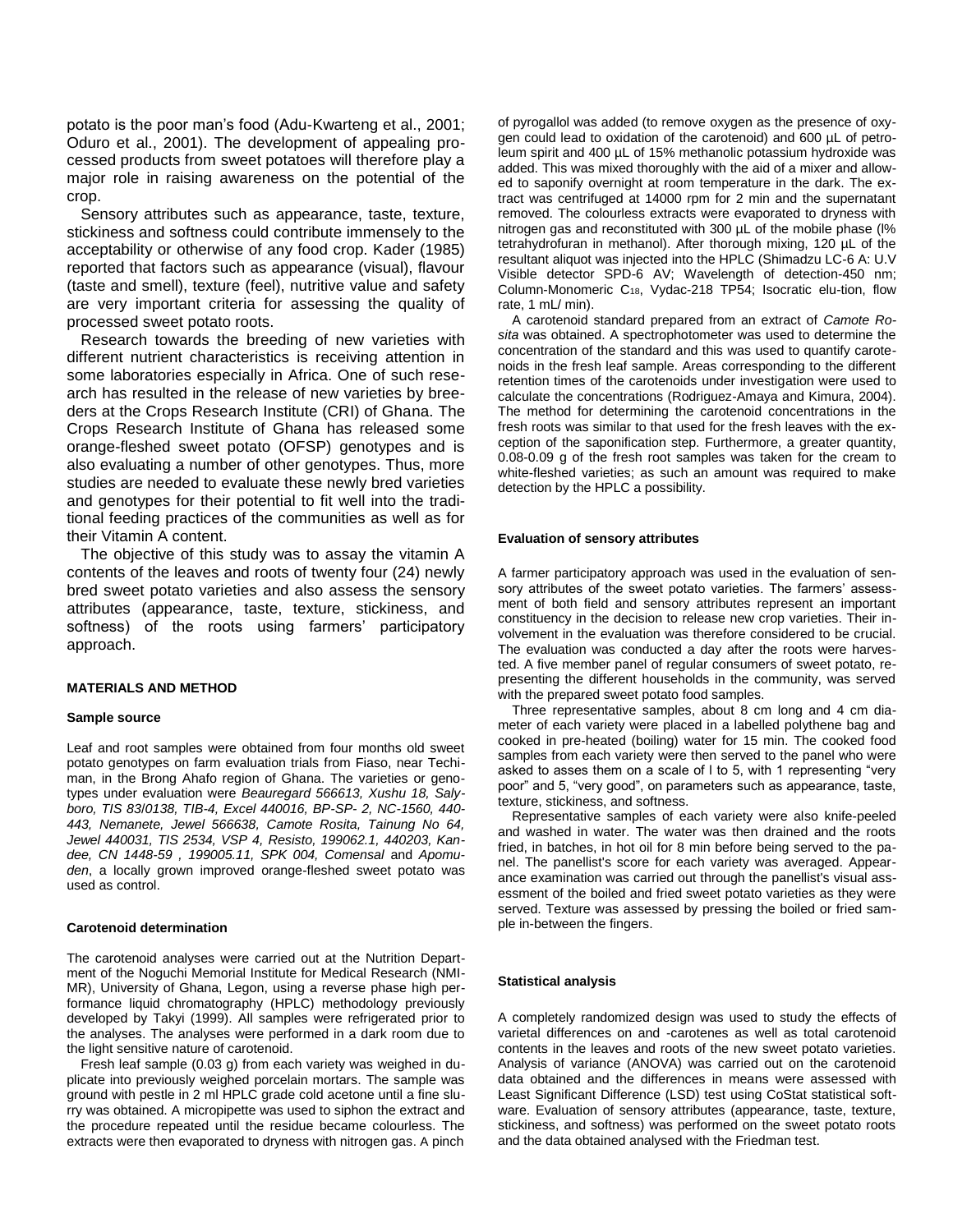Table 1. Total carotenoids: - and ß-carotene content of fresh leaves.

| <b>Cultivar name</b> | Total carotenoid (µg/100 g fresh<br>tissue $\pm$ S D) | -carotene (µg/l00 g fresh<br>tissue $\pm$ S D) | -carotene (µg/100 g fresh<br>tissue $\pm$ SD) |
|----------------------|-------------------------------------------------------|------------------------------------------------|-----------------------------------------------|
| Excel 440016         | $9173.8 \pm 2339a$                                    | $3860.7 \pm 382a$                              | $171.1 \pm 51$ <sub>ab</sub>                  |
| Nemanete             | $7419.0 \pm 304$ ab                                   | $1115.0 \pm 14$ fghij                          | $190.4 \pm 24a$                               |
| $TIB-4$              | $6464.6 \pm 576$ <sub>bc</sub>                        | $2536.3 \pm 376$                               | $143.6 \pm 35$ <sub>abc</sub>                 |
| 199005.11            | $6082.6 \pm 224$ <sub>bcd</sub>                       | $2351.0 \pm 102$ <sub>b</sub>                  | $75.1 \pm 61$ defgh                           |
| <b>NC 1560</b>       | $5978.3 \pm 490$ <sub>bcd</sub>                       | $2210.7 \pm 293$ bc                            | $131.5 \pm 31$ abod                           |
| 199062.1             | $5357.7 \pm 557$ <sub>cde</sub>                       | $940.6 \pm 104$ ghij                           | $119.6 \pm 20$ <sub>bcde</sub>                |
| 440443               | $5157.7 \pm 257$ cdef                                 | $1934.2 \pm 133$ <sub>bcde</sub>               | $34.4 \pm 45$ hi                              |
| Resisto              | 4935.6 ±35 <sub>cdef</sub>                            | $1710.6 \pm 218$ cdef                          | $108.2 \pm 63$ <sub>bcdef</sub>               |
| <b>TIS 2534</b>      | $4601.1 \pm 916$ def                                  | $1617.9 \pm 29$ cdef                           | $78.9 \pm 2$ defah                            |
| <b>SPK 004</b>       | $4490.7 \pm 537$ defg                                 | $1699.5 \pm 379$ cdef                          | $69.8 \pm 19$ defgh                           |
| TIS 83/0138          | $4400.8 \pm 129$ defg                                 | 1443.3±103efgh                                 | $56.8 \pm 12$ efghi                           |
| Xushu 18             | 3945.2 ± 407 <sub>efgh</sub>                          | $1561.6 \pm 271$ defg                          | Traces                                        |
| Jewel 440031         | 3926.0 ± 522efgh                                      | $1466.7 \pm 190$ efgh                          | $50.5 \pm 8$ fghi                             |
| Salyboro             | 3614.4 ± 232 <sub>efgh</sub>                          | $1154.5 \pm 59$ fghi                           | $49.5 \pm 9$ fghi                             |
| BP-SP-2              | $3602.9 \pm 645$ efgh                                 | 663.9 $±78$ ij                                 | $106.9 \pm 12$ cdefa                          |
| Kandee               | $3465.8 \pm 242$ fgh                                  | $1429.1 \pm 94$ efgh                           | $66.3 \pm 8$ efgh                             |
| 440203               | $2771.8 \pm 503$ <sub>gh</sub>                        | $542.9 \pm 2$ ij                               | $88.7 \pm 8$ cdefgh                           |
| Camote Rosita        | $2756.8 \pm 323$ gh                                   | $2136.7 \pm 220$ <sub>bcd</sub>                | $63.6 \pm 37$ efghi                           |
| Beauregard 566613    | $2483.0 \pm 187h$                                     | $508.7 \pm 4$ i                                | $69.5 \pm 5$ defgh                            |
| CN 1448-59           | $2228.2 \pm 313h$                                     | $843.3 \pm 160$ hij                            | $43.3 \pm 19$ ghi                             |
| Comensal             | $ND^*$                                                | $ND^*$                                         | $ND^*$                                        |
| Tainung No 64        | $ND^*$                                                | $ND^*$                                         | $ND^*$                                        |
| Apomuden             | $ND^*$                                                | $ND^*$                                         | $ND^*$                                        |
| VSP4                 | $ND^*$                                                | $ND^*$                                         | $ND^*$                                        |
| Jewel 566638         | $ND^*$                                                | $ND^*$                                         | $ND^*$                                        |

ND\* - Not Determined

Means with the same subscripts, within columns, are not significantly different ( $p < 0.05$ ).

# **RESULTS AND DISCUSSION**

# **Carotenoid analysis of Leaves**

## -carotene

-carotene was the most dominant provitamin A carotenoid for the fresh leaf samples of the sweet potato varieties. Excel 440016 had the highest -carotene content (3860.7 µg/l00 g), while the least was recorded for Beauregard 566613 (508.7 µg/100 g) (Table 1). According to Rodriguez-Amaya (1997), -carotene is the most important provitamin A carotenoid, both in terms of bioactivity and widespread occurrence. The pattern of results obtained for the -carotene content in the fresh leaves confirms the higher levels of -carotene. Generally, the -carotene content recorded for the fresh leaf samples were also greater than those for the fresh roots.

In India, leafy vegetables have been grouped on the basis of -carotene content into high  $(4600 - 7400 \mu g/100$ g), moderate (2500-3900 µg/l00 g), and low (1200-2300 µg/l00 g), (Begum and Pereira, 1977; Rodriguez-Amaya, 1997). On the basis of this classification, Excel 440016, and T1B-4 could be described as having moderate levels of the

-carotene in their leaves. Varieties such as 199-005.11. NC 1560, Camote Rosita, 440443, Resisto SPK 004, TIS 2534, Xushu 18, Jewel 440031, TIS 83/ 0138, and Kandee could be described as having low levels of carotene in their leaves. The -carotene levels recorded for leaves from varieties such as Salyboro. Nemanete. 199062.1, CN 1448-59, BP- SP-2, 44020, and Beauregard 566613 could also be described as very low on the basis of the classification in India.

The significant differences ( $p < 0.05$ ) in the -carotene content recorded among the fresh leaf samples could be attributed to varietal differences. Rodriguez-Amaya and Kimura (2004) reported that in a given food, qualitative as well as quantitative differences exist due to factors such as cultivar/ variety. The level of the -carotene recorded for Excel 440016 compares favourably with the levels obtained in Bitter melon leaves (Momordica charantia), 3400 µg/g, (Speek et al., 1988), and Amaranth leaves (Amaranthus viridis), 1500-3900 µg/g (Wasantwisut et al., 1995). However, higher levels of -carotene (5300µg/100g) have been reported in Spinach leaves (Spinacea oleracea) (Abdel-Kader, 1991). Jalal et al. (1998 reported that a food based approach could be a successful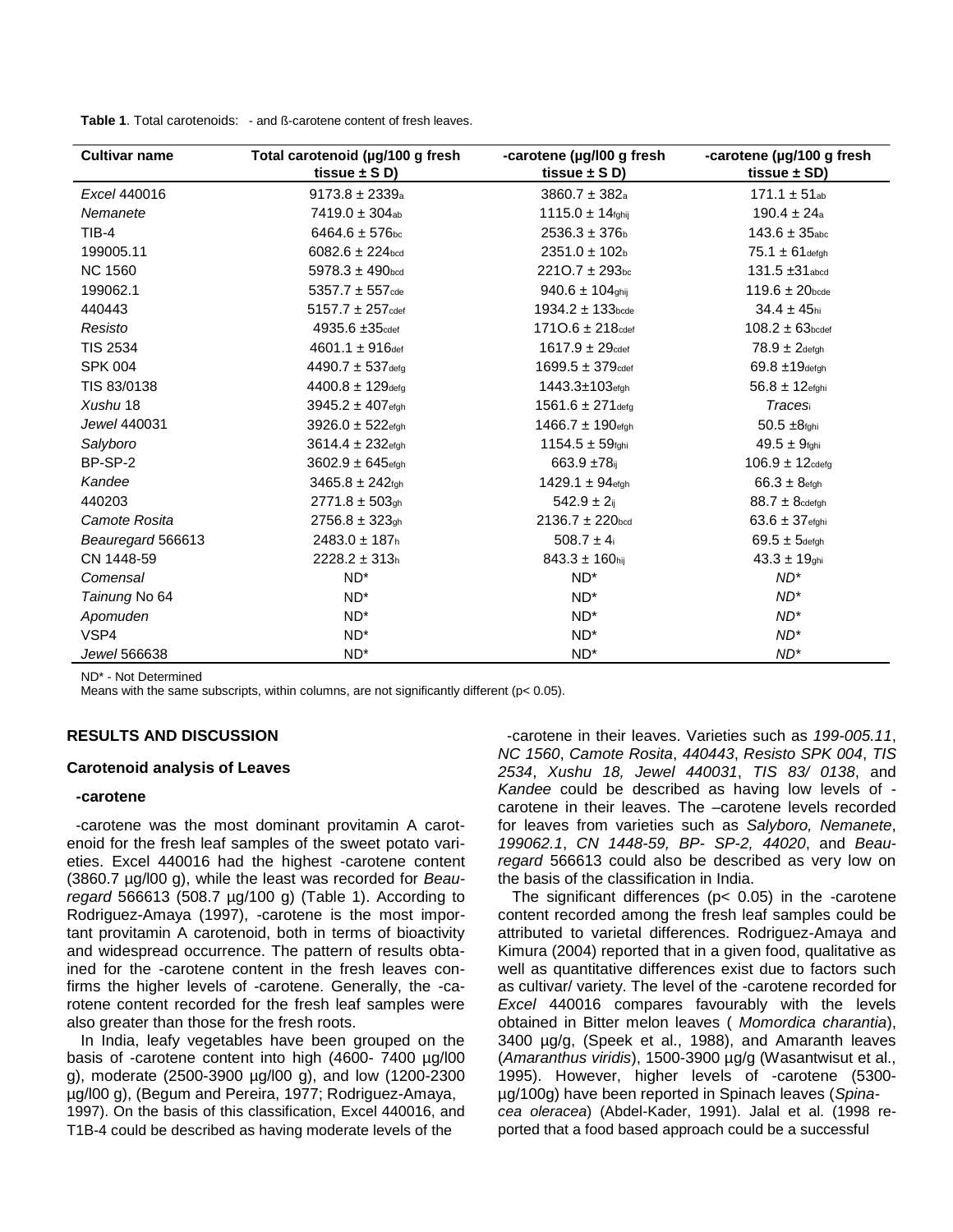way of reducing the prevalence of vitamin A deficiency, and in Ghana, consumption of cassava and Kapok leaves with a -carotene level of 1000 µg/l00 g and 3850µg/I00 g, respectively has been reported to increase serum reti-nol levels (Takyi, 1999). *Excel* 440016, TIB-4 and 1990-05.1, among others, could therefore play a very signify-cant role in any food based approach aimed at reducing the incidence of vitamin A deficiency.

## **-carotene**

*Nemanete* had the highest *-*carotene content (190.4 µg/l00 g), while *Xushu 18* had traces (Table 1). The results of the analysis confirm the relatively lower -carotene levels associated with foods known to be good sources of provitamin A. Best (1990), working on fresh carrots and spinach, reported a -carotene content of 8.8 mg*/* l00 g and 5.6 mg/ 100 g, respectively, while for -carotene only traces were recorded. In the same study, Best (19- 90) also reported a -carotene content of 6.9 mg/l00 g for canned pumpkin while for -carotene, a value of 4.8 mg*/* l00 g was recorded. Varieties like *Nemanete, Excel 440- 016 and TIB-*4 could therefore be said to contain substantial levels of -carotene with the potential to contri-bute to any initiative designed to reduce vitamin A defi-ciency.

## **Total carotenoid**

The highest total carotenoid content for the fresh sweet potato leaf samples was recorded for *Excel* 440016 (9173.8 µg/l00g), while the lowest was for *CN* 1448-59 (2228.2 µg/l00 g) (Table 1). Significant differences (p< 0.05) were also recorded for the total carotenoid content among the fresh leaf samples and this could be attributed to varietal differences. The results also show that the leaves of sweet potato varieties such as *Excel* 440016*, Nemanete,* and *TIB- 4* could serve as a credible source of carotenoid, with all the beneficial health effects.

Recent studies have associated the consumption of foods rich in carotenoid with decreased incidence of certain cancers in humans (Gester, 1993). Carotenoids have also been linked with enhancement of the immune system and decreased risk of degenerative diseases such as cardiovascular disease, age- related muscular degeneration and cataract formation (Buyers and Perry, 1992). The fresh leaves of varieties like *Excel* 440016, *Nemanete, TIB-4* and *199005.11* could therefore play a crucial role in any policy intervention aimed at encouraging the consumption of carotenoid rich foods for beneficial health effects.

# **Carotenoid analysis of roots**

## *–carotene*

The highest -carotene content was recorded for *Beau-regard*  566613 (2145.6 µg/100 g) and the least content for *440203*  (Traces). The relatively higher levels of the -carotene obtained for varieties such as *Beauregard* 566613, *Jewel 440031, Camote Rosita* and *TIB-*4, compared with the locally grown *Apomuden,* makes them a credible potential source of vitamin A. -carotene has been associated with several beneficial health effects. Studies have shown a consistent association of increased lung cancer risk with low dietary -carotene or serum - carotene concentrations (Holick et al*.,* 2002). The levels of the -carotene recorded for the sweet potato roots also confirm the dominance of -carotene as a widely occurring natural pigment. Rodriguez-Amaya (1997) reported that - carotene is the most important provitamin A carotenoid, both in terms of bioactivity and widespread occurrence. It has also been designated as the most potent provitamin A (Rodriguez-Amaya, 1993). The -carotene levels associated with the sweet potato genotypes studied also confirm the variation of -carotene levels in sweet potato crops. According to Takahata et al*.* (1993), -carotene content of sweet potato varies greatly and a mean range of between 10 to 26,600 µg/100g has been reported.

The relatively high -carotene content recorded for *Beauregard* 566613 could be attributed to the orange flesh colour of the root. Simon (1997) reported that carotene serves as an important nutritional component in foods as a major precursor of vitamin A, and it provides a pleasant yellow to orange colour to foods.

The -carotene level recorded for *Beauregard* 566613 also compares favourably with values reported by Hagenimana et al*.* (1999) for *CIP420004* (2671.9 µg/100g). *Beauregard* 566613 could therefore play a crucial role in any food based approach to fight the incidence of vitamin A deficiency. Hagenimana et al*.* (1999) have also reportted a - carotene level of 111.8 µg/100 g for *Xushu* 18. The low levels of the -carotene recorded for the same variety in the current study, compared to what has been associated with the same cultivar in other regions of the world, could be attributed to climate/ geographical conditions at the site of production. The same reason may account for the significant differences (p<0.05) recorded among the orange fleshed varieties.

#### **-carotene**

Generally, -carotene values were relatively low compared to the - carotene. Variety *199062.1* had the highest -carotene content in the roots (473.9 µg/100 g), while the other sweet potato genotypes had low levels or traces of the -carotene. There appears to be little work done as to the documentation of *-*carotene levels in sweet potato. The relatively low levels of -carotene re-corded for most of the roots, however confirm the dom-inance of carotene as far as provitamin A carotenoids are concerned.

Best (1990) reported that *-*carotenes are ten times more anti-carcinogenic than -carotene. He also reported a carotene content of 9.5 mg/ 100 g for baked sweet potato while -carotene level was present in trace amounts. In the same study, fresh carrots yielded 8.8 mg/ 100 g for -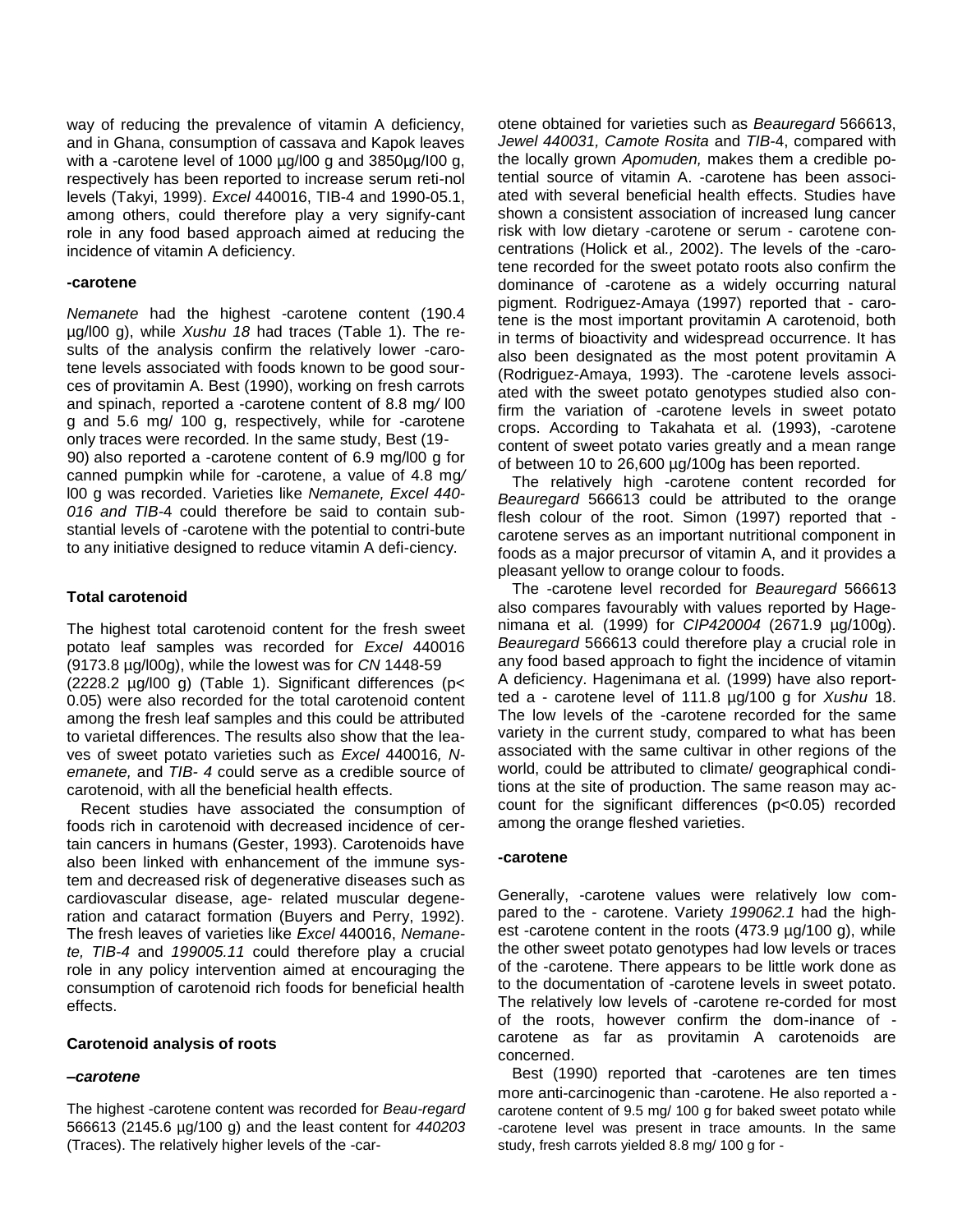| <b>Cultivar name</b> | Total Carotenoid (µg/100 g fresh<br>tissue $\pm$ SD) | -Carotene (µg/l00 g fresh<br>tissue $\pm$ SD) | -Carotene (µg/100 g fresh ±<br>SD) |
|----------------------|------------------------------------------------------|-----------------------------------------------|------------------------------------|
| Beauregard566613     | $5243.1 \pm 1930a$                                   | $2145.6 \pm 865a$                             | <b>Traces</b>                      |
| Jewel 440031         | $2609.0 \pm 1109$ <sub>b</sub>                       | $868.7 \pm 414$ <sub>b</sub>                  | <b>Traces</b>                      |
| Camote Rosita        | $2119.0 \pm 177$ <sub>bc</sub>                       | $645.5 \pm 58$ <sub>bc</sub>                  | <b>Traces</b>                      |
| $TIB-4$              | $1700.5 \pm 580$ <sub>bcd</sub>                      | $633.8 \pm 261$ <sub>bc</sub>                 | <b>Traces</b>                      |
| <b>SPK-004</b>       | $1506.8 \pm 855$ <sub>bcde</sub>                     | $420.8 \pm 351$ <sub>bcdef</sub>              | <b>Traces</b>                      |
| Tainung No 64        | $1364.8 \pm 183$ cdef                                | $431.0 \pm 95$ <sub>bcdef</sub>               | <b>Traces</b>                      |
| 199062.1             | $1292.0 \pm 26$ cdef                                 | $464.7 \pm 26$ <sub>bcde</sub>                | $473.9 \pm 75a$                    |
| Kandee               | $1291.0 \pm 207$ cdef                                | $515.5 \pm 80$ <sub>bcd</sub>                 | <b>Traces</b>                      |
| Comensal             | $923.4 \pm 169$ defa                                 | $171.6 \pm 2$ def                             | $0.1 \pm 0_{b}$                    |
| Jewel 566638         | $890.5 \pm 207$ defa                                 | $219.7 \pm 37$ cdef                           | $0.7 \pm 0.2$                      |
| Salyboro             | $788.3 \pm 169$ defg                                 | $282.8 \pm 81$ cdef                           | Traces                             |
| CN 1448-59           | $674.4 \pm 44$ defa                                  | $108.2 \pm 7$ def                             | <b>Traces</b>                      |
| VSP4                 | $673.4 \pm 15$ defa                                  | $96.3 \pm 56$ def                             | $0.3 \pm 0_{b}$                    |
| Apomuden             | $629.1 \pm 722$ defa                                 | $91.5 \pm 62$ def                             | $8.0 \pm 6$ <sub>b</sub>           |
| <b>NC 1560</b>       | $552.3 \pm 28$ defa                                  | $132.1 \pm 8$ def                             | <b>Traces</b>                      |
| Resisto              | $423.1 \pm 471$ efgh                                 | $171.5 \pm 119$ def                           | $4.0 \pm 5$ <sub>b</sub>           |
| 199005.11            | $359.1 \pm 136$ efgh                                 | $159.0 \pm 60$ def                            | <b>Traces</b>                      |
| TIS 83/0138          | $275.2 \pm 26$ fg                                    | $13.7 \pm 3.9$ ef                             | $2.2 \pm h$                        |
| 440443               | $264.5 \pm 58$ fg                                    | $13.5 \pm 0.8$ ef                             | $1.6 \pm 0.2$                      |
| BP-SP-2              | $225.4 \pm 18$ fg                                    | $28.5 \pm 2$ ef                               | <b>Traces</b>                      |
| Excel 440016         | $23.9 \pm 6$ g                                       | $11.17 \pm 3$ ef                              | <b>Traces</b>                      |
| 440203               | $21.4 \pm 16$ a                                      | <b>Traces</b>                                 | <b>Traces</b>                      |
| Xushu 18             | $17.3 \pm 3$ g                                       | $7.37 \pm 1$ f                                | <b>Traces</b>                      |
| <b>TIS 2534</b>      | $4.9 \pm 0.5$ q                                      | $2.87 \pm 1$ f                                | <b>Traces</b>                      |
| Nemanete             | $ND^*$                                               | $ND^*$                                        | $ND^*$                             |

Table 2. Total carotenoid, and -carotene content of the fresh roots.

N D<sup>\*</sup> - Not Determined

Means with the same subscripts within columns are not significantly different ( $p < 0.05$ ).

carotene while -carotene was reported to be 4.6 mg/ 100 g. The -carotene levels recorded for 199062.1 could therefore be said to be high, when compared to what has been associated with other foods highlighted above.

# **Total carotenoid**

The carotenoid analysis of the roots of the various genotypes is presented in Table 2. Among the fresh sweet potato roots, Beauregard 566613 had the highest total carotenoids (5243.14  $\mu$ g/100 g), while TIS 2534 had the lowest (4.52 µg/100 g). The results confirm the widely distributed nature of carotenoids of plant origin.

For sweet potato, total carotenoid levels ranging from 390.9 to 8823.5 µg/100 g have been recorded for some orange-fleshed varieties (Hagenimana et al., 1999). The relatively higher levels of total carotenoids associated with varieties such as Beauregard 566613, Jewel 4400-31, 199062.1, and Camote Rosita could be attributed to their orange flesh colour conferred on them by the high carotene content. Orange flesh sweet potato varieties have been identified as a rich source of carotenoids. For

example, Hagenimana et al. (1999), reported total carotenoid level 8942.5 µg/100 g for CIP 420010 (Teoboza), an orange-fleshed variety.

Another important observation is the relatively higher total carotenoid levels obtained for varieties such as Beauregard 566613, Jewel 440031, 199062.1 and Camote Rosita, compared with Apomuden, the local orange flesh variety. The varieties with relatively higher levels of the total carotenoids could be described as having a greater potential to supply carotenoids, compared to the locally grown variety. The significant differences (p<0.05) in total carotenoid levels obtained among the fresh sweet potato roots could be attributed to varietal differences (Rodriguez-Amaya and Kimura, 2004).

The roots of Beauregard 566613 contained relatively high levels of -carotene, in addition to the good sensory attributes. Beauregard 566613 with its high level of carotene and good performance in the farmers' assessment could therefore play a very crucial complementary role in the fight against vitamin A deficiency in several communities of Ghana and other developing countries where sweet potatoes is a staple.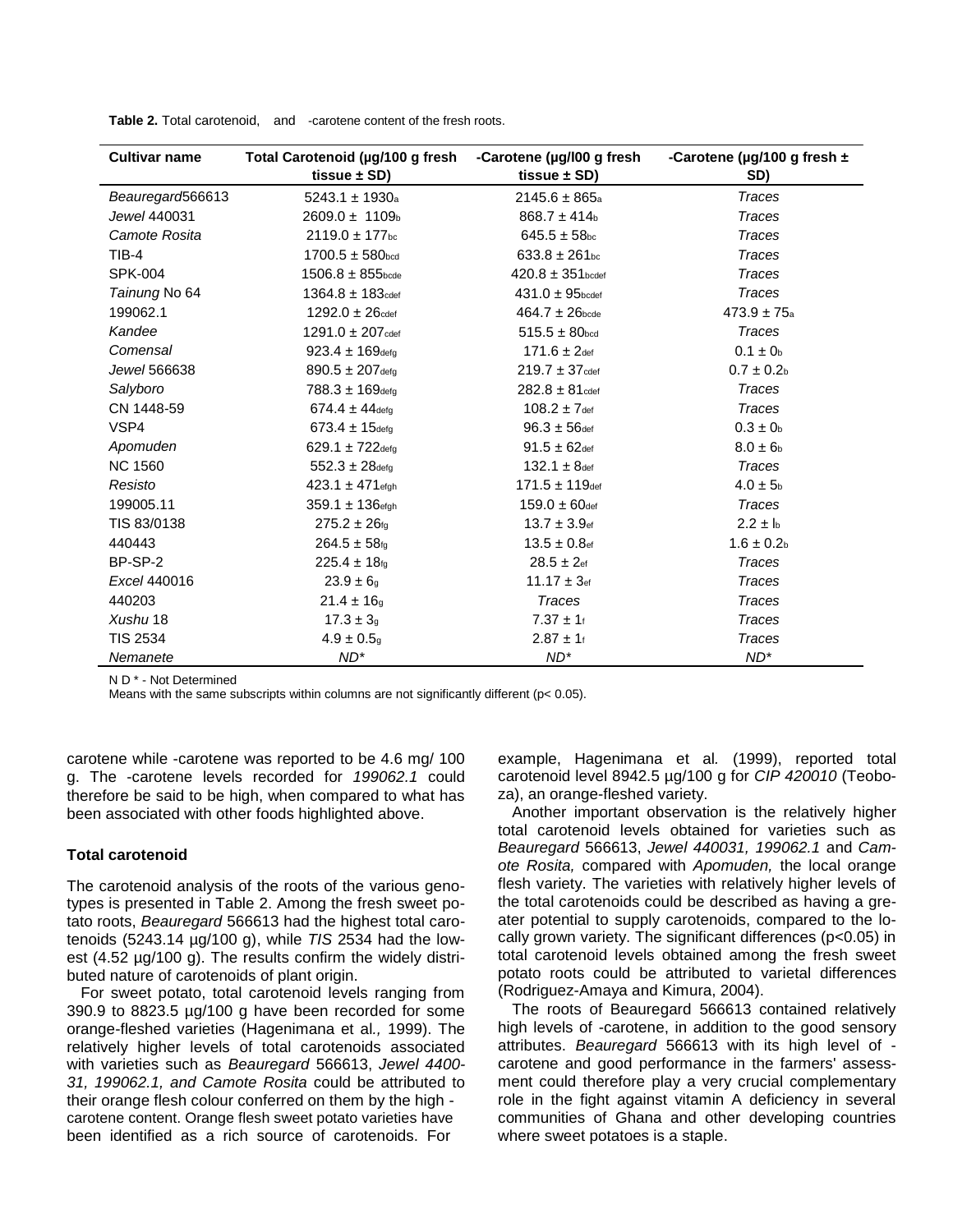| <b>Varieties</b>  |            |              | <b>Sensory attribute</b> |                   |                 |
|-------------------|------------|--------------|--------------------------|-------------------|-----------------|
|                   | Appearance | <b>Taste</b> | <b>Texture</b>           | <b>Stickiness</b> | <b>Softness</b> |
| Beauregard 566613 | $5.0$      | 3.6          | 5.0                      | 3.6               | 2.6             |
| Xushu 18          | 3.8        | 2.8          | 4.6                      | 3.8               | 3.6             |
| Salyboro          | 3.4        | 3.0          | 5.0                      | 2.6               | 2.4             |
| Apomuden          | 3.2        | 2.8          | 3.4                      | 2.4               | 2.0             |
| TIS 83/0138       | 4.0        | 4.6          | 4.6                      | 2.6               | 3.0             |
| $TIB-4$           | 3.6        | 4.4          | 4.2                      | 2.2               | 3.4             |
| Excel 440016      | 3.0        | 2.0          | 4.0                      | 2.0               | 3.2             |
| BP-SP-2           | 3.2        | 4.4          | 1.8                      | 2.8               | 2.2             |
| <b>NC-1560</b>    | 4.0        | 3.0          | 3.4                      | 4.0               | 1.6             |
| 440443            | 3.8        | 3.8          | 3.8                      | 2.0               | 2.6             |
| Nemanete          | 2.8        | 3.8          | 3.6                      | 2.8               | 3.6             |
| Jewel 566638      | 3.0        | 2.6          | 3.0                      | 2.0               | 3.0             |
| Camote Rosita     | 3.0        | 3.0          | 4.6                      | 3.6               | 2.6             |
| Tainung No 64     | 4.6        | 4.0          | 3.4                      | 2.2               | 1.8             |
| Jewel 440031      | 4.6        | 4.0          | 3.4                      | 2.2               | 1.8             |
| <b>TIS 2534</b>   | 4.6        | 3.8          | 2.8                      | 3.0               | 2.6             |
| VSP <sub>4</sub>  | 2.6        | 4.6          | 4.4                      | 4.0               | 4.4             |
| Resisto           | 3.0        | 3.6          | 3.8                      | 3.0               | 3.6             |
| 199062.1          | 4.0        | 4.0          | 4.6                      | 2.6               | 3.6             |
| 440203            | 3.6        | 3.0          | 4.6                      | 2.0               | 2.6             |
| Kandee            | 2.6        | 4.4          | 2.8                      | 3.0               | 4.0             |
| CN 1448-59        | 2.6        | 4.6          | 2.0                      | 4.0               | 2.6             |
| 199005.11         | 3.8        | 2.8          | 4.6                      | 3.8               | 3.6             |
| <b>SPK 004</b>    | 2.6        | 3.0          | 4.0                      | 2.0               | 3.0             |
| Comensal          | 3.6        | 3.4          | 4.0                      | 2.4               | 3.2             |
| р                 | 0.00       | 0.00         | 0.00                     | 0.00              | 0.00            |

**Table 3.** Sensory score for boiled roots of sweet potato genotypes.

# **Sensory evaluation of boiled roots**

#### **Appearance**

The results of the boiled roots are presented in Table 3. The assessment of the boiled roots showed that *Beauregard* 566613 was the most preferred in terms of appearance while varieties like *Kandee* and *CN* 1448-59 were the least preferred. *Beauregard* 566613 was also selected as the best in terms of texture of the boiled sweet potato roots. According to Kader (1985), factors such as appearance (visual), flavour (taste and smell), texture (feel), nutritive value and safety are very important criteria for assessing the quality of processed sweet potato roots.

# **Taste**

For the boiled root samples, *TIS* 83/ *0138, VSP* 4 and *CN* 1448 -59 were the most preferred, while *Excel* 440016 was least preferred. Taste relates to the panellist's assessment

of the sweetness level of the boiled varieties. The sweetness level of sweet potato can influence the area of its utilization. Adu-Kwarteng et al*.* (2001) reported that for products such as snack foods and desserts, the sweet taste is highly preferred, whereas in the case of "fufu", sweetness is considered as undesirable by many consumers.

# **Softness**

*Kandee* was the most preferred variety, while *NC*-1560 was least preferred in terms of softness of the boiled roots. The softness of boiled food is generally influenced by the cooking time. According to Bradbury and Holloway (1988) , different varieties have different cooking times due to inherent variations in starch content, composition, as well as the levels of soluble and insoluble fibres. The performance of varieties such as NC-1560, *Jewel* 440031 and *Tainung* No 64 with respect to the softness of the boiled roots indicates that such varieties would require shorter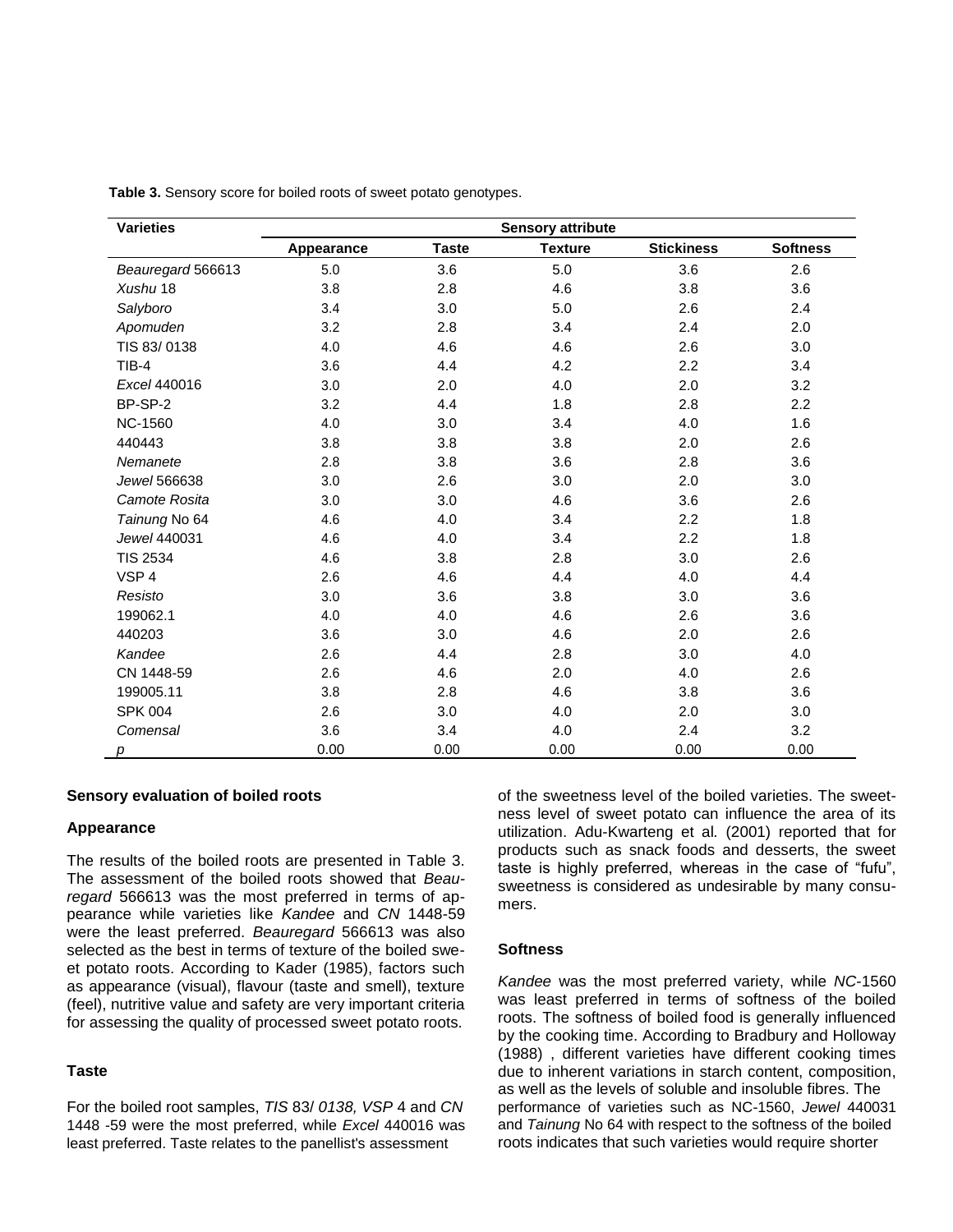**Table 4.** Friedman test ranking of boiled roots.

| Variety                | Mean rank |  |  |  |
|------------------------|-----------|--|--|--|
| Xushu 18               | 19.8      |  |  |  |
| TIS 2534               | 18.6      |  |  |  |
| Beauregard             | 18.2      |  |  |  |
| Resisto                | 18.0      |  |  |  |
| TIS 83/0138            | 17.7      |  |  |  |
| CN 1448-59             | 16.9      |  |  |  |
| TIB-4                  | 15.1      |  |  |  |
| VSP-4                  | 13.7      |  |  |  |
| Jewel 440031           | 13.6      |  |  |  |
| 440203                 | 13.5      |  |  |  |
| Camote Rosita          | 13.1      |  |  |  |
| Nemanete               | 12.9      |  |  |  |
| Kandee                 | 12.3      |  |  |  |
| Salyboro               | 12.3      |  |  |  |
| <b>NC-1560</b>         | 12.0      |  |  |  |
| Tainung No 64          | 11.5      |  |  |  |
| 440443                 | 11.1      |  |  |  |
| <b>SPK 004</b>         | 11.0      |  |  |  |
| 199062.1               | 11.0      |  |  |  |
| 199005.11              | 10.5      |  |  |  |
| Comensal               | 10.3      |  |  |  |
| BP-SP-2                | 10.2      |  |  |  |
| Excel 440016           | 8.3       |  |  |  |
| Apomuden               | 6.9       |  |  |  |
| Jewel 566638           | 6.5       |  |  |  |
| <b>Test statistics</b> |           |  |  |  |
| N                      | 25        |  |  |  |
| Chi square             | 29.269    |  |  |  |
| Df                     | 24        |  |  |  |
| Assump. Sig.           | 0.21      |  |  |  |

cooking time compared to the other varieties. The generally low scores recorded for the stickiness of the boiled roots could be considered as reflecting a lesser preference for the stickiness level. The significant differences (P< 0.05) among the boiled roots for all the parameters studied could also be attributed to varietal differences, inherent differences in starch content, composition, as well as the levels of soluble and insoluble fibres.

The panellist's assessment of the boiled sweet potato roots reveals the potential of several varieties to serve as an important ingredient in local food preparations. Missah et al. (1993) found that sweet potato roots are consumed in several forms in Ghana, and these include, "ampesi" (boiled) with or without stew, and "oto" (boiled and mashed roots with pepper, onions, and tomato). *Beauregard* 566613, with its highly preferred appearance and texture could be used in the preparation of "ampesi" and "oto". Similarly, *TIS 83/0138, VSP* 4 and *CN* 1448-59 could be considered as important ingredients for snack products while others like *Excel* 440016 could be exploited

exploited as an ingredient for *fufu* due to their unique attributes with respect to taste*.*

Friedman's test analysis of the panellists' assessment of the boiled roots however showed *Xushu* 18 as the best preferred variety, followed by *TIS* 2534 and *Beauregard* 566613 with *Jewel* 566638 ranking as the least (Table 4). Van de Fliert et al*.* (2000), reported that in Vietnam, sweet potato is favoured because of its high productivity and low management and input requirement, which makes it an easy and potentially profitable enterprise. Communities in Uganda have also demonstrated the potential of sweet potato in reducing rural poverty; as housewives are not only giving their families daily portions of vitamin A-rich orange-fleshed sweet potato, but are also earning a living from the sale of roots and Thus the incorporation of sweet potato into local food preparations will increase its potential as a cash crop in Ghana.

# **Sensory evaluation of fried roots**

The results of fried roots presented in Table 5 indicated that *Beauregard* 566613 was the preferred variety; while *440203* and *CN* 1448-59 were less preferred in terms of appearance. Zuraida (2003) reported that frying of sweet potato enhances its sweetness. Seven varieties were preferred for their taste with *Jewel 440031* being the most preferred. Alkpokpodlon et al*.* (2001) reported that for sweet potato cultivars, a parameter such as taste dictates a consumer's preference for a particular cultivar. This is shown by the significant differences in taste (p< 0.05) observed among the sweet potato varieties. Zuraida (2003) also reported that good eating quality plays an important role in the selection of sweet potato varieties and the most preferred variety is usually characterized by good taste after steaming, baking or frying.

Texture assessment was aimed at determining the fibrous nature of the sweet potatoes when pressed between the fingers. Four varieties, *Nemanete, Jewel* 566638, *TIS* 2534 and *SPK 004* were preferred genotypes for their texture, while *BP-SP-*2 was the least preferred. Generally, the stickiness and softness of the fried roots were less preferred by the panellists. The significant differences (P < 0.05) in stickiness and softness recorded among the fried roots could be attributed to varietal differences.

Friedman test analysis on the panellist's assessment of the fried roots showed *SPK 004* as the best preferred variety, followed by *VSP 4* and *Beauregard* 566613 (Table 6). The adoption of such varieties in local food preparations such as "koliko" or "chips" will therefore be a major step in the quest to increase food security and improve the income levels of people especially those in rural communities where sweet potato is grown. Processed rich orange-fleshed sweet potato (CIP, 2004).

## **Conclusion**

The fresh sweet potato leaves generally constitute a richer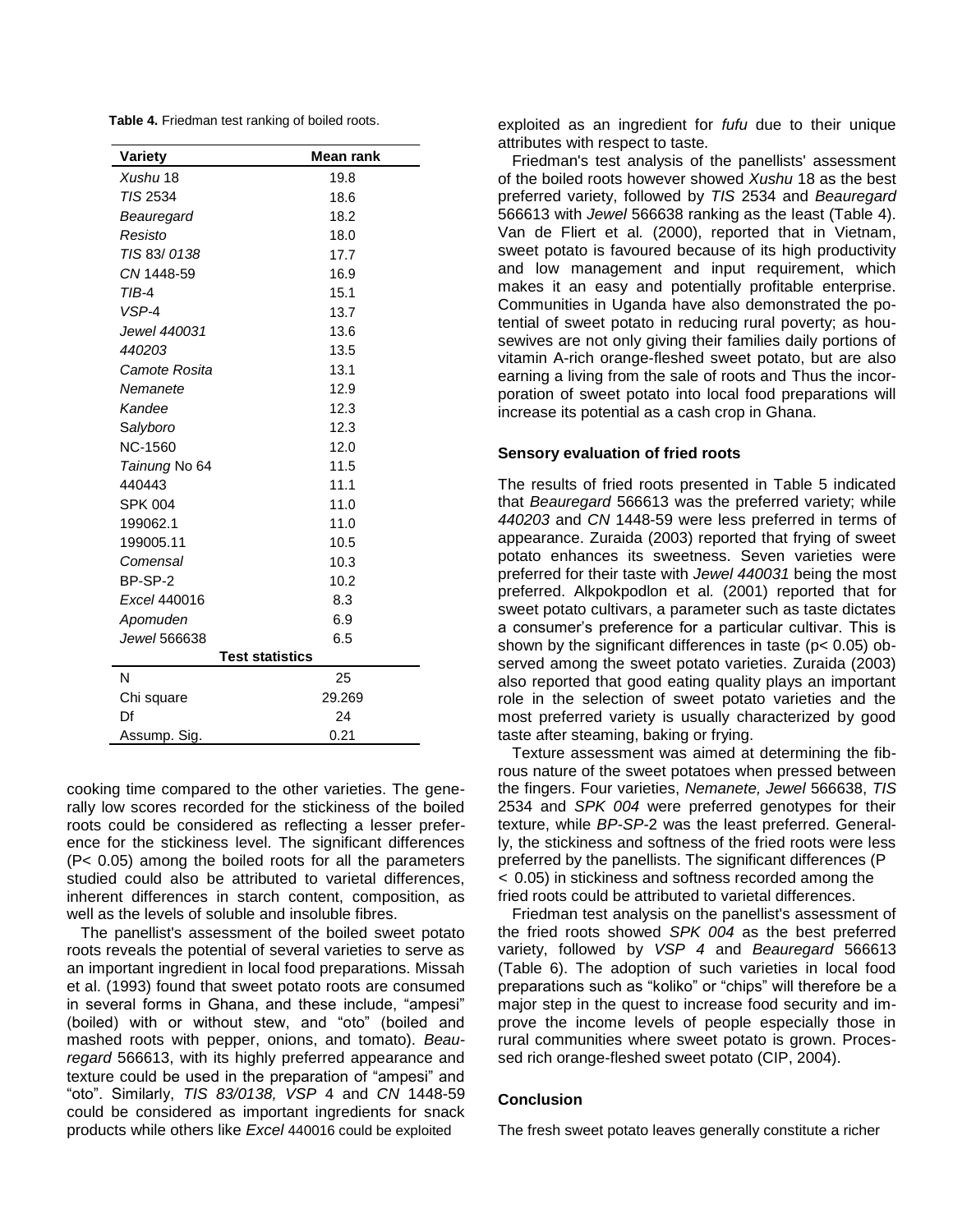|  |  | Table 5. Sensory scores for fried roots of sweet potato genotypes. |
|--|--|--------------------------------------------------------------------|
|--|--|--------------------------------------------------------------------|

|                   | <b>Sensory attribute</b> |              |                |                   |                 |  |
|-------------------|--------------------------|--------------|----------------|-------------------|-----------------|--|
| Variety           | Appearance               | <b>Taste</b> | <b>Texture</b> | <b>Stickiness</b> | <b>Softness</b> |  |
| Beauregard 566613 | 5.0                      | 4.2          | 3.6            | 3.8               | 2.2             |  |
| Xushu 18          | 3.4                      | 2.6          | 4.0            | 4.0               | 3.0             |  |
| Salyboro          | 3.8                      | 4.0          | 4.0            | 3.0               | 8.2             |  |
| Apomuden          | 4.4                      | 3.4          | 3.4            | 3.0               | 1.4             |  |
| TIS 83/0138       | 4.0                      | 3.6          | 3.0            | 3.6               | 4.0             |  |
| $TIB-4$           | 4.6                      | 4.4          | 3.6            | 2.6               | 2.4             |  |
| Excel 440016      | 3.0                      | 3.4          | 3.6            | 2.4               | 1.6             |  |
| BP-SP-2           | 3.4                      | 2.4          | 2.0            | 2.0               | 2.0             |  |
| <b>NC-1560</b>    | 4.6                      | 4.0          | 4.0            | 1.0               | 1.4             |  |
| 440443            | 3.4                      | 3.2          | 4.4            | 1.6               | 1.6             |  |
| Nemanete          | 3.4                      | 3.4          | 4.6            | 1.6               | 3.0             |  |
| Jewel 566638      | 4.0                      | 2.4          | 4.6            | 2.0               | 1.6             |  |
| Camote Rosita     | 3.0                      | 3.6          | 3.0            | 2.0               | 3.2             |  |
| Tainung No 64     | 4.0                      | 3.4          | 3.4            | 2.4               | 2.0             |  |
| Jewel 440031      | 4.6                      | 4.6          | 4.4            | 3.0               | 2.0             |  |
| <b>TIS 2534</b>   | 3.6                      | 3.6          | 4.6            | 3.4               | 3.6             |  |
| VSP <sub>4</sub>  | 4.4                      | 4.0          | 5.0            | 2.4               | 3.4             |  |
| Resisto           | 4.2                      | 3.2          | 4.2            | 2.8               | 3.0             |  |
| 199062.1          | 4.6                      | 2.6          | 3.6            | 3.6               | 2.6             |  |
| 440203            | 2.6                      | 3.6          | 3.6            | 2.6               | 3.4             |  |
| Kandee            | 3.6                      | 4.0          | 3.0            | 2.6               | 3.2             |  |
| CN 1448-59        | 2.6                      | 3.6          | 4.4            | 3.0               | 2.0             |  |
| 199005.11         | 3.6                      | 3.0          | 3.4            | 3.4               | 1.6             |  |
| <b>SPK 004</b>    | 4.6                      | 3.6          | 4.6            | 4.0               | 2.6             |  |
| Comensal          | 4.4                      | 3.6          | 4.2            | 2.4               | 2.6             |  |
| p                 | 0.00                     | 0.00         | 0.00           | 0.00              | 0.00            |  |

**Table 6.** Friedman test ranking of fried roots.

| Variety                | Mean rank | Variety       | Mean rank |  |  |
|------------------------|-----------|---------------|-----------|--|--|
| <b>SPK 004</b>         | 19.6      | TIB-4         | 16.0      |  |  |
| VSP-4                  | 18.9      | Salyboro      | 15.8      |  |  |
| Beauregard 566613      | 18.4      | TIS 83/0138   | 15.7      |  |  |
| Jewel 440031           | 18.2      | Comensal      | 14.4      |  |  |
| TIS 2534               | 17.2      | 199062.1      | 14.2      |  |  |
| Resisto                | 14.2      | Apomuden      | 10.3      |  |  |
| Xushu 18               | 13.3      | Jewel 566638  | 9.5       |  |  |
| Kandee                 | 13.2      | Camote Rosita | 9.4       |  |  |
| 440203                 | 12.2      | Tainung No 64 | 9.3       |  |  |
| CN 1448-59             | 12.1      | 199005.11     | 9.0       |  |  |
| NC-1560                | 11.8      | 440443        | 7.8       |  |  |
| Nemanete               | 12.3      | Excel 440016  | 7.2       |  |  |
|                        |           | BP-SP-2       | 4.5       |  |  |
| <b>Test statistics</b> |           |               |           |  |  |
| N                      |           | 25            |           |  |  |
| Chi square             |           | 36.672        |           |  |  |
| Df                     | 24        |               |           |  |  |
| Assump. sig.           |           | 0.047         |           |  |  |